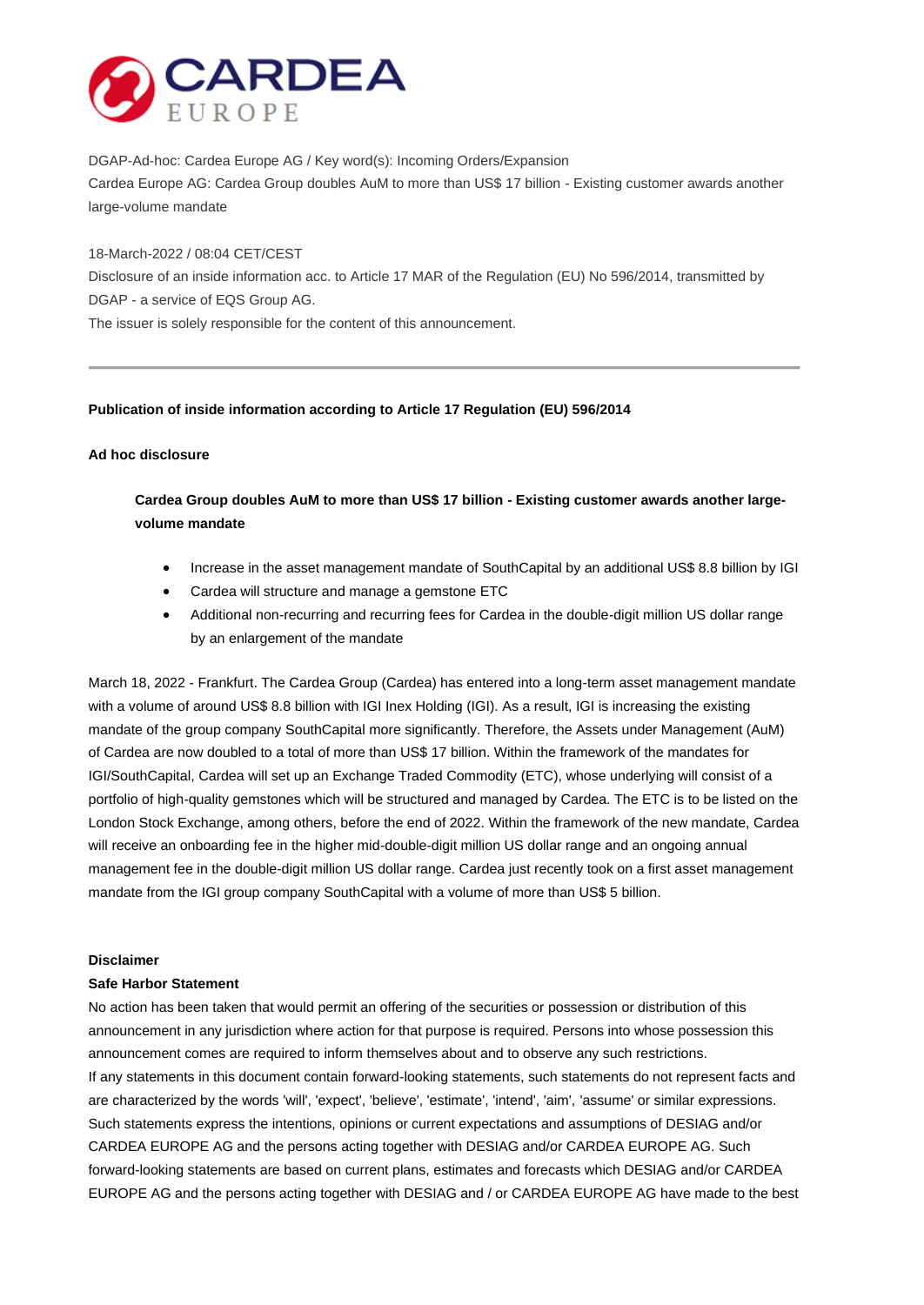of their knowledge, but which do not claim to be correct in the future. Forward-looking statements are subject to risks and uncertainties that are difficult to predict and usually cannot be influenced by DESIAG and / or CARDEA EUROPE AG or the persons acting together with DESIAG and / or CARDEA EUROPE AG. It should be kept in mind that the actual events or consequences may differ materially from those contained in or expressed by such forward-looking statements.

The information contained in this announcement is for background purposes only and does not purport to be full or complete. No reliance may be placed for any purpose on the information contained in this announcement or its accuracy or completeness. The information in this announcement is subject to change.

End of ad hoc announcement

Information and Explanation of the Issuer to this News:

Within the framework of their cooperation, IGI and Cardea will launch ETCs with physically existing gemstones as underlying. As a result, the leading index (benchmark) in this asset class will be created. This addresses institutional investors, family offices, and asset managers. Gemstones have recorded an ongoing value growth in recent years with a relatively low volatility. The prices for important raw materials such as emeralds for example, rose in the high-grade segment in the years 2020 and 2021 alone by around 150 percent; rubies and other gemstones have seen price increases of more than 50 percent. There is only a low correlation with other asset classes. The global market for cut and polished gemstones is currently estimated at a total volume of US\$ 120 to 160 billion. Institutional investors are increasingly using gemstones to diversify and hedge portfolios.

Jordan Waring, CEO and Founder of Cardea: 'The asset management mandate of IGI catapults Cardea into a new order of magnitude within the scope of our international growth strategy and strengthens the financial capacity of our Group enormously. We will hence deal with the securitization of gemstones, a stable-value asset class, which is becoming increasingly important for institutional investors within the framework of their asset allocation.'

Karina Mantovani, CLO of IGI: 'The objective of our cooperation with Cardea is to transform our premium portfolio of gemstones into a product with the ability to access the capital market. With the ETC to be set up, we want to establish an international benchmark in this sector. Our group of companies is among the leading global producers and processors of gemstones. We are complying with high ethical standards and are guided by the UNICRI guidelines. Our service partners are first-class and internationally renowned auditing firms, appraisers and law firms.'

# **About Cardea**

Cardea is a global asset management firm with offices in Atlanta, London, Barcelona, and Frankfurt and more than US\$ 17 billion of Assets under Management. Through its subsidiaries, Cardea Capital Group and Cardea Capital Advisors, both SEC registered investment advisors, Cardea offers wealth management, institutional advisory,